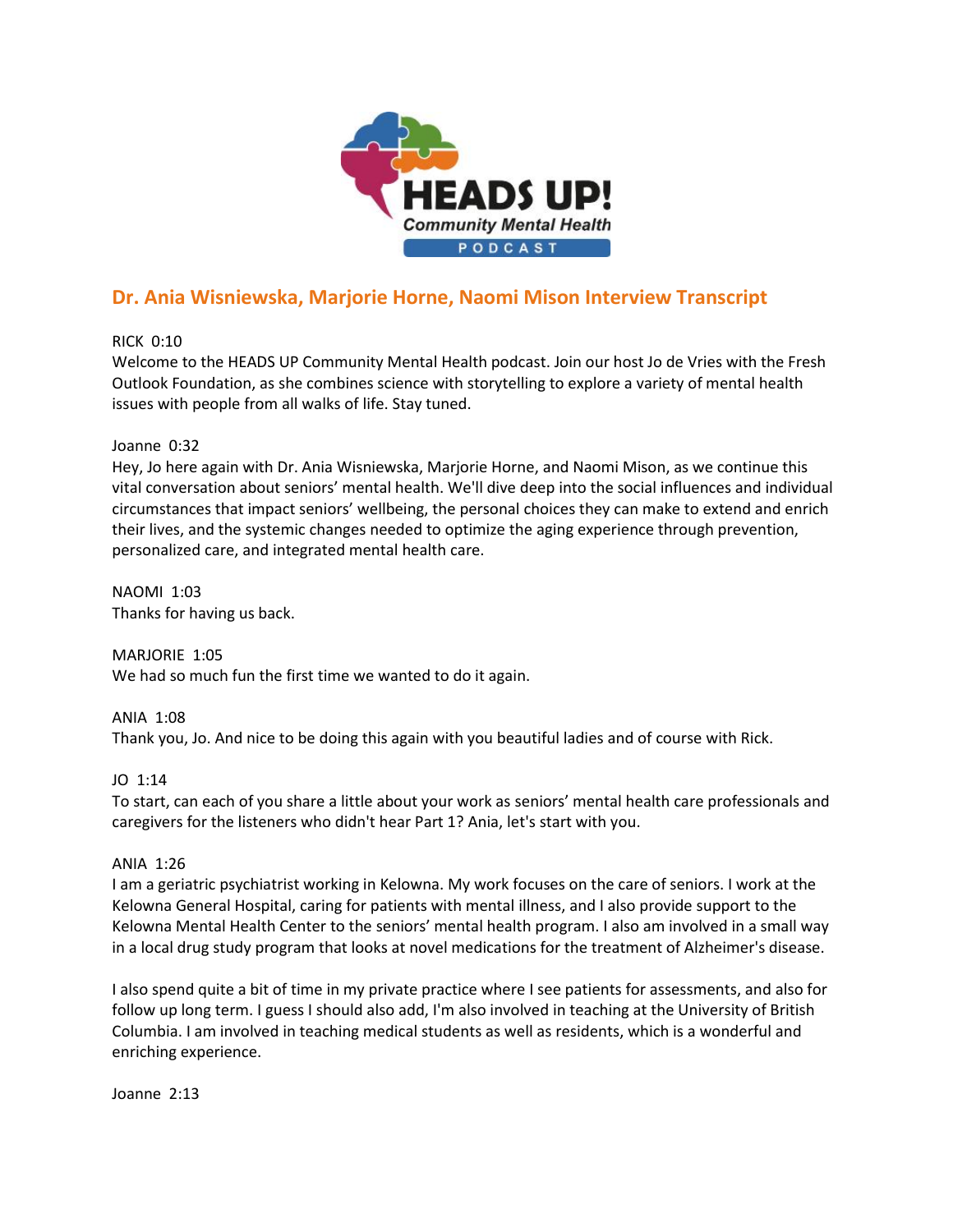# Marjorie.

# MARJORIE 2:14

I was trained as a registered nurse and then did a number of things over the course of my career. And I then went back to my first love, which was working with seniors. And that's where I started in my nursing career and worked for about 10 years in seniors housing within the elder care environment. I just saw during that time, sort of a gray area that didn't seem to be addressed as far as all the different transitions that both the older clients I was dealing with and their families, were going through all of these transitions and a lot of emotions come up.

We're talking about grief and loss. So I almost felt compelled to start my own business, which I've been running for 10 years now, to try to bring a holistic approach where we really look at the physical dimensions of aging and also the emotional aspects of change and the grief and loss that many people are dealing with.

JO 3:16 And Naomi.

# NAOMI 3:16

I have been a caregiver to my mom, who was diagnosed with early onset dementia, for over 13 years. On the 10th anniversary of caregiving, I decided I really wanted to use my voice to advocate for systemic change. So I reached out to the Alzheimer's Society of Canada and became a media spokesperson, public spokesperson for them. I'm currently involved with the leadership group of caregivers for the Alzheimer's Society of BC. So that's really rewarding being with other caregivers.

In my professional life, I'm in marketing and communication, so I'm just trying to utilize my skill set. And really again, advocate for that systemic change in the area around older adults.

# JO 4:03

Thank you for all the great work you're doing, it's just incredible. In Part 1 of this in-depth look at seniors' mental health, Rick introduced us to macrosocial or society wide influences that seniors face. Things like stigma, ageism, systemic racism, and inequality. I'd like to touch on a few of those today starting with stigma. We won't go into detail about mental health stigma, as there's an entire episode on the topic on our website at freshoutlookfoundation.org.

But for the purposes of this conversation, let's say stigma begins with negative stereotyping or the labeling of perceived differences between groups. In this case between the young and old. This separation often leaves seniors feeling diminished, devalued, and fearful due to the negative attitudes our youth focused culture holds toward them. Which means that sometimes people with mental health challenges don't get the help they need for fear of being discriminated against. I want to know how each of you see stigma through the eyes of the seniors you serve.

# ANIA 5:21

Stigma is so so essential to consider. And obviously podcasts that you have done would speak to that quite a bit. But I think in terms of a story, I guess would be kind of a general one. For some of my patients, they are quite reluctant to share their illness, or the diagnosis, or what they're going through with family or friends, for the fear of being rejected or stigmatized. And I also see sometimes how caregivers will sometimes minimize what's going on at home for the fear of, again, being stigmatized.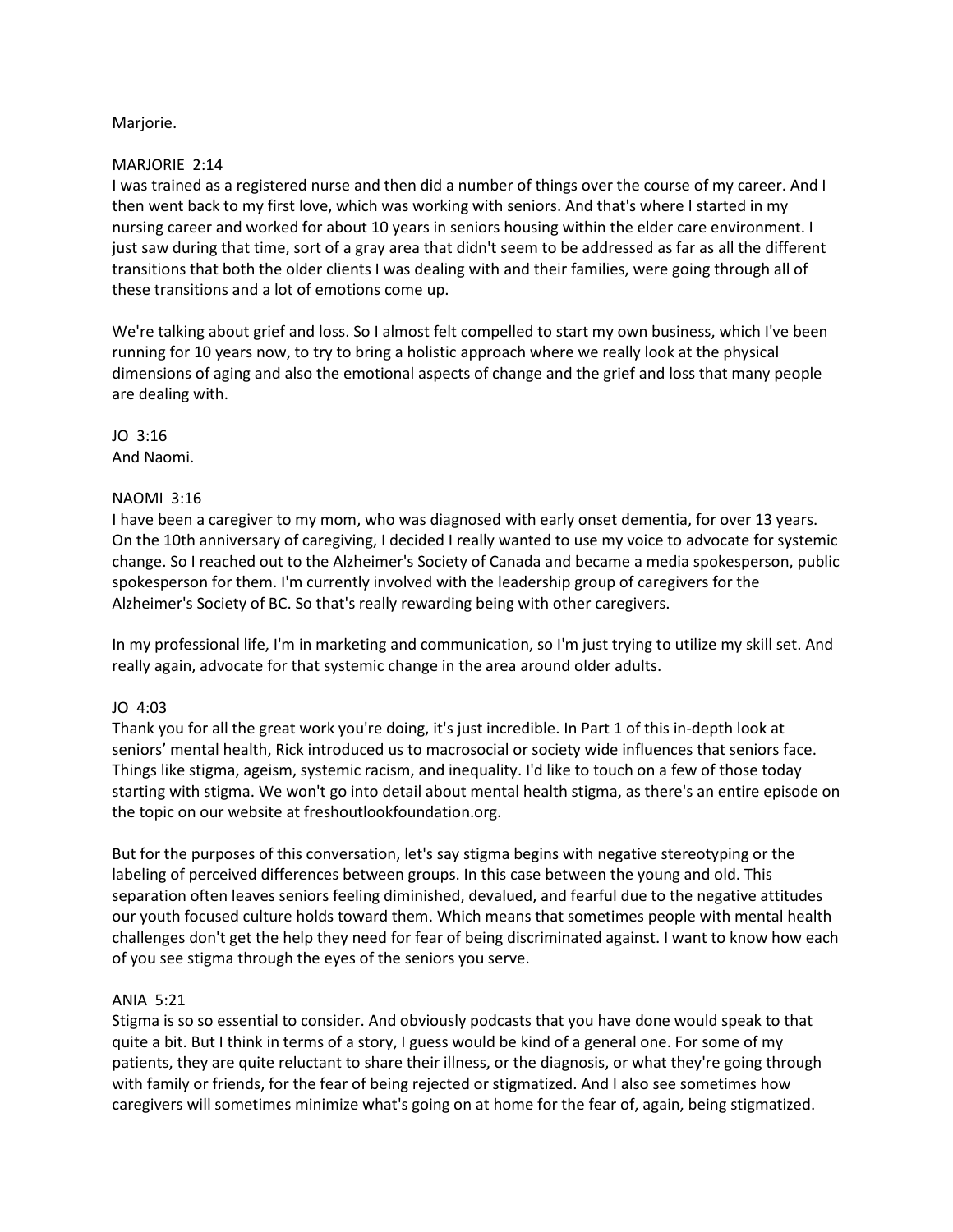So they will minimize the symptoms or cover up the symptoms with family or with friends, because they are afraid of what people may think or say. And it's really quite heartbreaking because it can lead to, in the cases of the say caregivers, a delay in getting the help that the patient actually needs.

# MARJORIE 6:11

Many times, if when I'm talking to groups of seniors and asking them about some of the emotional things that they may be going through, they just sort of look back at me and stare at me and I just wait and I wait. What is it do you think within you, that doesn't permit you to share what might be going on? They all look at each other, and one person always puts their hand up and they said, well, it's partly about my pride.

And then they all look at each other and nod that there's some sense of, if I'm losing my memory, or if I'm feeling depressed, or if I've had a fall, I'm not going to tell anybody about it. Because this will show weakness. And then this may mean that my family feel I can't handle things. When one person expresses it in a group, then they all of a sudden all open up and begin to just again share what they're feeling about that.

#### NAOMI 7:09

I also saw a lot of that sort of real concern around loss of independence, when I was working within the clinical research space. I was talking to hundreds, if not thousands of older adults and trying to encourage them to come for cognitive assessments, even if they weren't demonstrating any signs that just to get a baseline. The most prevalent answer I would hear was that I don't want to come in because if I have an issue, then you're going to take away my license, and I'm not going to be able to be independent anymore.

#### Joanne 7:43

Can each of you share one thing you think we could do generally to reduce the mental health stigma seniors face?

# MARJORIE 7:51

We need to listen more. I see this a lot when working with seniors and their families. If we can listen and less be trying to advise. I'd see this often in adult children that they have their own fears coming into play that really interrupts the process of an older senior being able to talk about how they are feeling.

#### ANIA 8:15

Sometimes it's education about having realistic expectations. What is a realistic expectation? What isn't? What is it that we could actually improve? What could we not? What's worth taking a risk? And for me, those discussions are typically focusing on quality of life. What are things that are important to your loved one, based on what you know about them? To me, it comes down to the quality of life.

#### NAOMI 8:39

I work in communications and marketing. And so I really do believe that words matter. And the language that we use every day can be one area that we can focus on in the here and now. Oh, I'm just feeling crazy, or that person's senile, or they've totally lost their marbles, these different terms of phrase that we have in our everyday vernacular. And it's definitely only strengthening those stereotypes. So I really would love to see some really thoughtful discussions and considerations around language and really being intentional to dispel some of those prevalent stereotypes and increase overall understanding.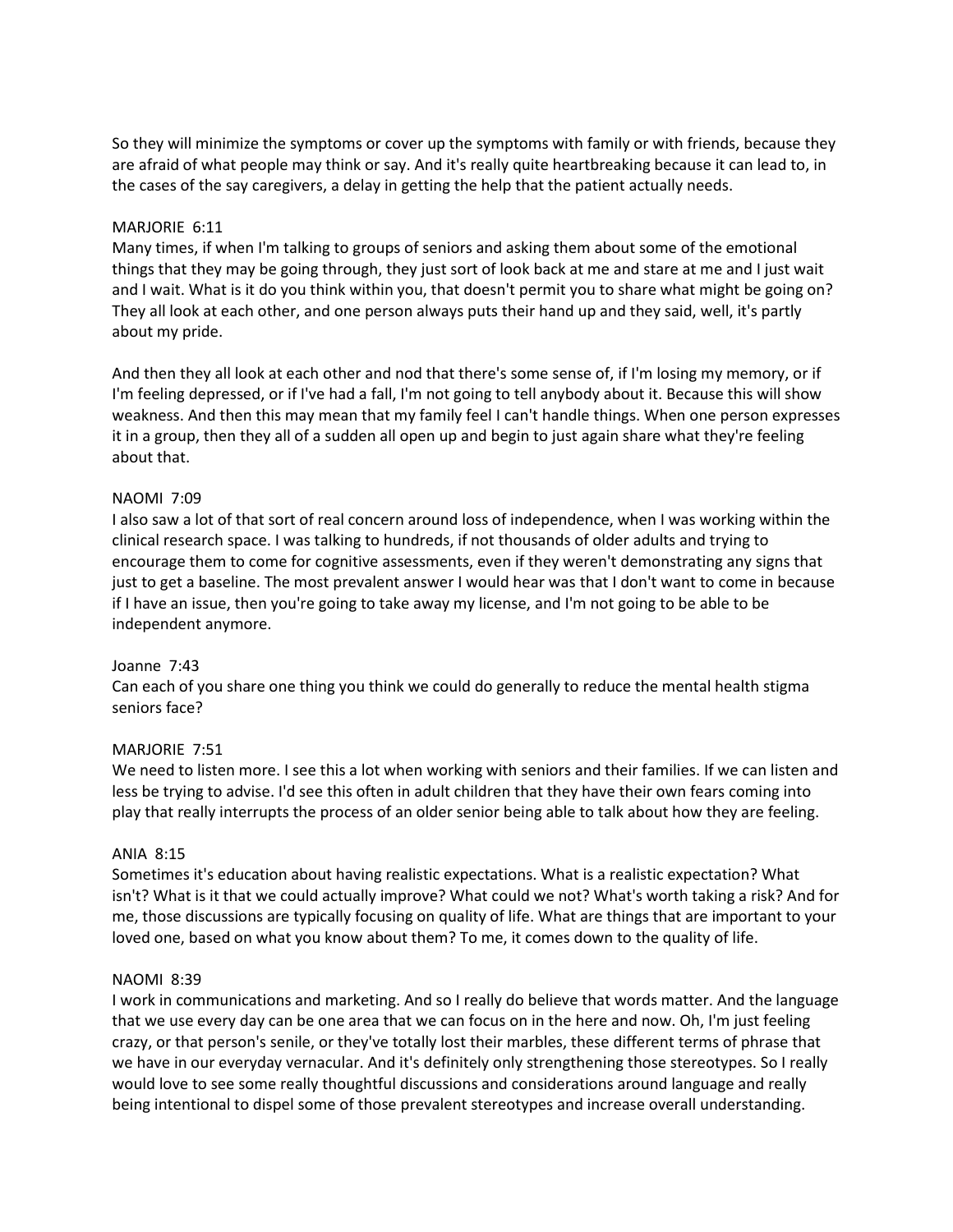# Joanne 9:24

So let's talk about ageism next, which in simple terms is discrimination based on a person's age. In its Changing Directions, Changing Lives report, the Mental Health Commission of Canada noted that, "Older people have sometimes been viewed as simply a burden to society. Not only do the stereotypical views discount the contributions seniors have made throughout their lives, but they also underestimate their ongoing contribution to our communities and social life in general." Ania, what are your observations around ageism?

# ANIA 10:05

What I would start off with is that there is definitely a cultural variation in terms of how aging is perceived. So in some cultures, the elderly are much more revered or put on a pedestal and seen as a source of wisdom, and matriarchs or patriarchs of the family. In our more westernized cultures, we tend to sort of focus a little bit more on the individual. We're less likely to have intergenerational living arrangements, maybe that's a good thing, sometimes. But it does make a difference.

Just to give you an example, my much younger cousin who was born in Canada, and did not grow up with his grandparents. When he went back to Poland to visit his very elderly grandparents, he was terrified of them. And it's interesting, it's not anything they did or said. It was just the appearance of a much older person. And I found that so fascinating to kind of see a young child react that way to people who obviously adored and loved him. But initially, he was just scared because he wasn't accustomed to seeing a much older person. So we do need more of that sort of sense of intergenerational living.

And I'm not exaggerating, there's situations where we have patients literally dropped off at emergency, because the family wants to go on a holiday, and they don't have a caregiver for the elderly mother or father. I'm not exaggerating this, this does happen. And it's obviously heartbreaking. But it's beyond comprehension that that can happen. And it does happen in Canada. So I do think that intergenerational connections is really important.

# JO 11:37

So what's one vital step we could take to tackle ageism?

# NAOMI 11:42

Sharing those stories and putting a face to a name or putting a story to a subject matter, I think is vitally important. And just really increasing awareness and prevalence of people living, no matter the age but really as an older adult, their best lives. I often find, we don't hear enough of those stories. And so I think that would be one way to really start tackling this subject matter.

# MARJORIE 12:12

I started to write a column in the newspaper about eight years ago. And at first, I was trying to be very professional. And while I was looking after my mom, sort of 24 hours a day, and then I finally went, oh, I'm just going to tell people what's happening. What I'm going through my own aging journey and also my Mom's was really like. And what fascinated me was that I started to receive so many calls and emails from people. And they all were saying the same thing that they had all these concerns about their own aging life, but they just didn't know how to talk about it. So we all need to talk about it together.

ANIA 12:51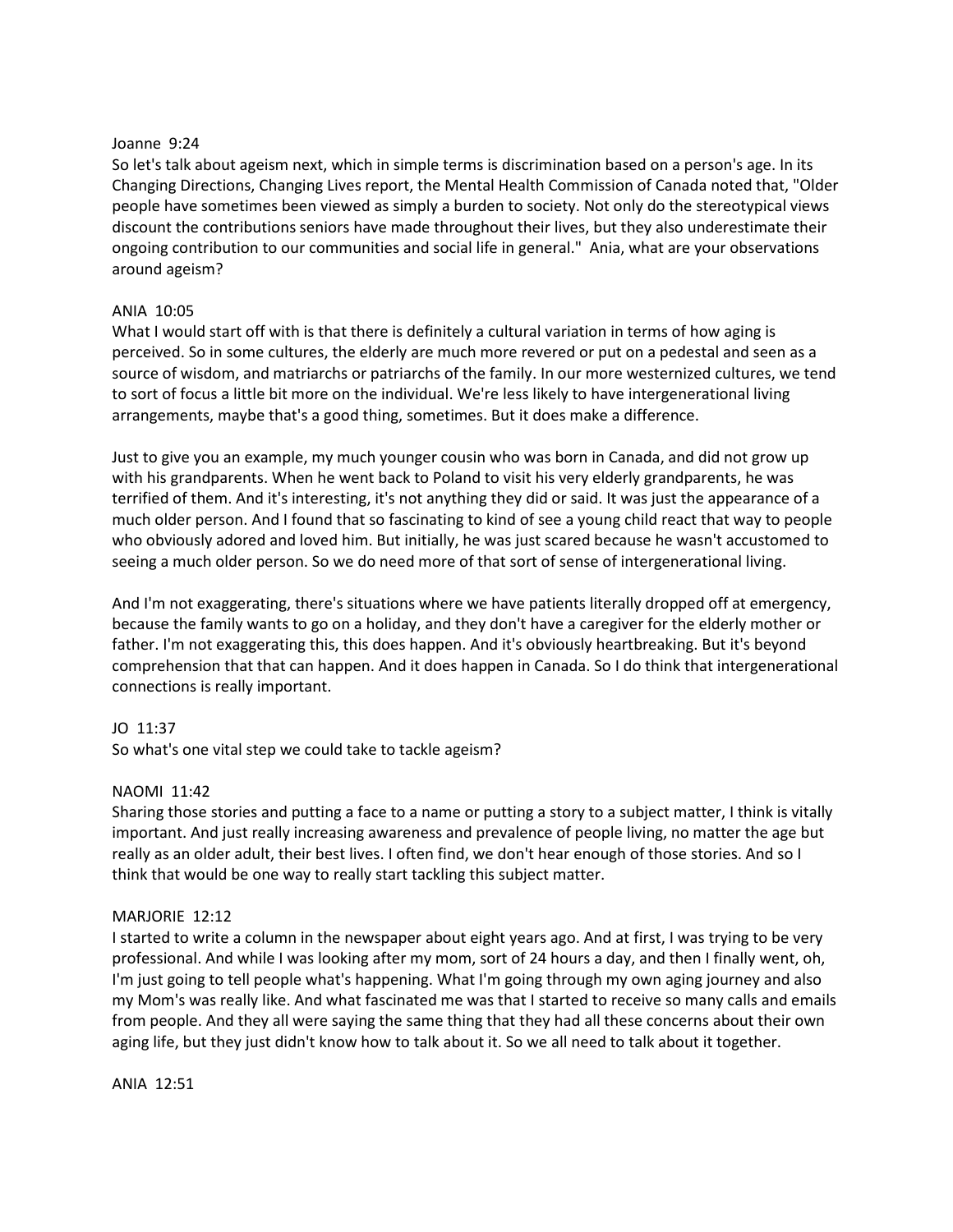The only other thing I would add is, it's also leading by example in our professional lives, but also as people in our lives, our families or friends, focusing on the positives. One thing that gives me a little bit of hope is a lot of trends in our society, particularly kind of Western society have been driven by the baby boomers, because they are such a large demographic group.

And because I look after patients who are by definition ill, or experiencing health difficulties, and we kind of tend to sort of see a very narrow section of the senior population. And yet many seniors are living healthy, fulfilling lives. And I'm, again, hoping that we're seeing the baby boomers come through that stage of life that will actually help improve that dialogue and improve the perceptions on the education as well.

# JO 13:37

The final societal influence I'd like to discuss is systemic racism. And again, with all of the podcasts on the summits that I've been producing, systemic racism comes up over and over and over again. So I'd like to know from each of you, how does racism appear in your corner of the mental health care world? Ania?

# ANIA 14:05

The one population of patients we've heard about is Aboriginal patients, who are really struggling with the systemic racism that exists within the healthcare system. But interestingly, there is also the fact that I think that we are having those discussions and being more honest and more open about how it is impacting patients. I'm hopeful for systemic change as well, and improvement in access to care and just the day-to-day care that we provide to patients. I'm not saying that we're there or even close. Taking the first step in improving the significant problem is developing that awareness and being honest and accepting of how much of a problem it is, and what it is that hopefully we can do to improve.

# MARJORIE 14:49

I don't see a lot of that just within the work environments that I'm in. I do see it sometimes coming up within independent living sites. Sometimes I will hear maybe a comment or I just sense when I'm being within a group, that there is some racial bias going on. And it's always very hurtful. And if I'm able to, I sometimes try to talk to that person that is initiating that. But that's really within my environment of working in elder care, it is quite limited that I do see it. I just think COVID has really brought so much more to the forefront for all of us, to be thinking about the inclusiveness of how much work there is still to be done. I noticed myself I'm just personally thinking about it a lot more.

#### JO 15:41

Any ways you think we can minimize the impacts of racism on senior's mental health and the care they receive?

#### NAOMI 15:49

One way is really developing culturally responsive, safe, accessible services that really meets mental health needs of a diverse population. Right now, I think what we have is not sufficient enough. And there's a lot that can be done to identify and decrease these disparities in rates of illness and outcomes.

#### Joanne 16:18

Before moving on to talk about how a senior's circumstances can impact his or her mental health and well-being, I'd like to thank our sponsors, the Social Planning and Research Council of BC, Emil Anderson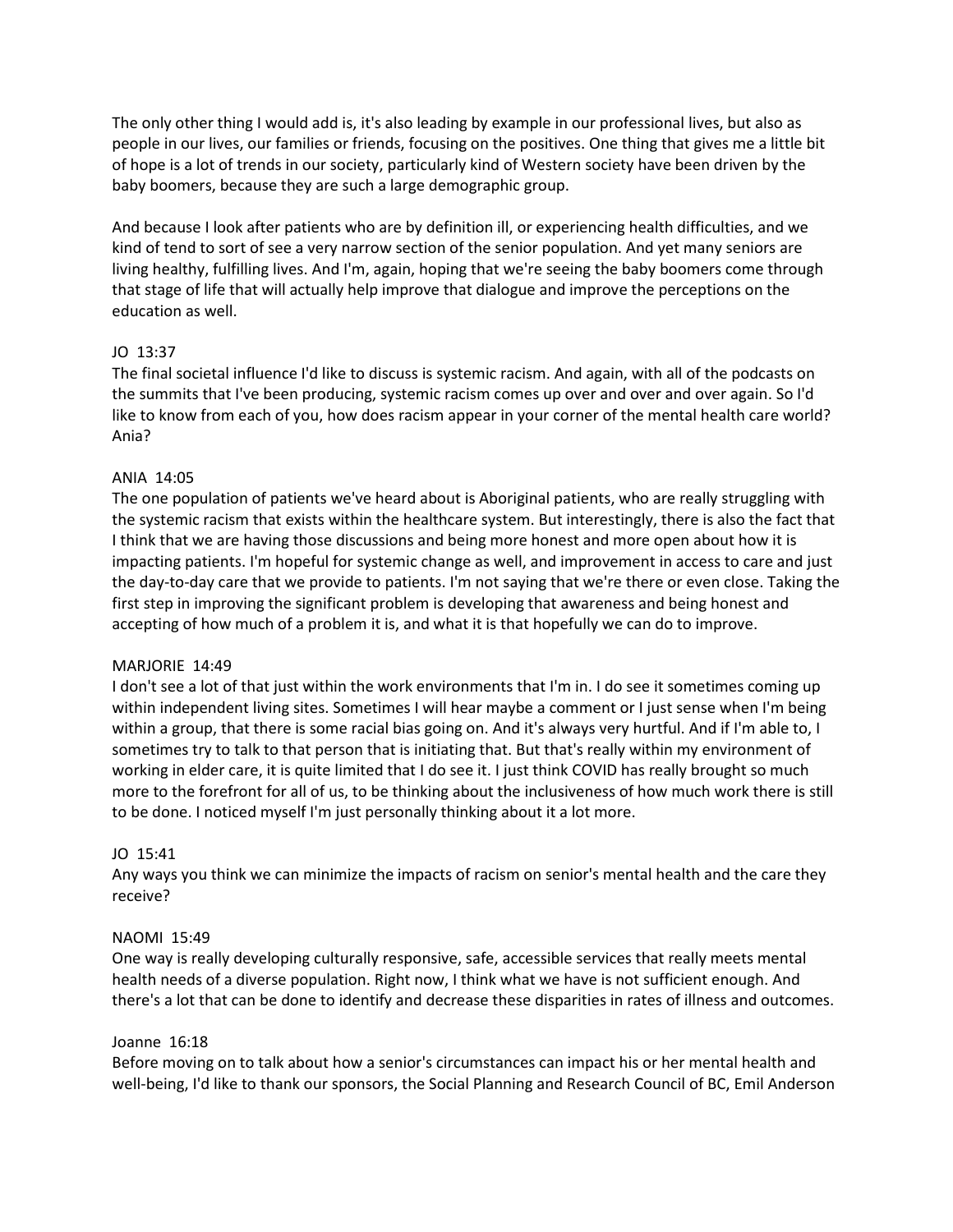Construction, WorkSafeBC, and AECOM Engineering. These amazing folks fuel our drive toward improved mental health literacy throughout Canada and beyond. And we couldn't be more grateful.

## JO 16:47

Let's talk about isolation and loneliness and their increasing impacts on seniors, especially since COVID. These words are often used interchangeably, but they mean very different things. Isolation is a physical state. For example, we've been isolated due to pandemic restrictions. Loneliness, on the other hand, is an emotional state, meaning that some of us are feeling lonely because of the isolation. Seniors who are isolated may not be lonely, and lonely ones may not be isolated. So Ania, how do isolation and loneliness play into the mental health challenges faced by seniors? And what are the most common causes?

# ANIA 17:32

One of the things that I think has become much more obvious over the course of the last year and a half during the pandemic, of course, is that sense of physical isolation that was, of course, a result of the pandemic and trying to protect everyone in the community from COVID. And it certainly has exacerbated that in many ways. And I think one of the things we don't always think about is the impact not just on the patients themselves, but also on the supports and isolation from the support of their caregivers.

In terms of loneliness, the recent pandemic has, I think, exacerbated that for some of our patients, leading to increased sense of loneliness. And that of course, can lead to increased depression, anxiety, as well as a sense of hopelessness. Other outcomes that can contribute to isolation and then also loneliness are declining physical health, that may lead to difficulties with mobility. Therefore, a patient becoming more shut in in their home because of inability to get out. Some physical difficulties may lead to loss of ability to drive again, increasing that sense of isolation, and then possibly leading to sense of loneliness as well.

Unfortunately, as we age there's a greater chance that those who we feel connected to will become ill and pass on. There may also be other factors like physical frailty that I mentioned earlier, and loss of sensory abilities. For example, vision or hearing, that can also lead to isolation. Many of my patients will struggle with hearing loss are especially affected in kind of larger group settings, where there's a lot of sources of auditory stimulation, and they find it very difficult to take in conversations.

So even though they may seem not to be isolated, they may not be able to enjoy or partake in conversation as much, because they are having trouble hearing. And then of course, sometimes we see things like family estrangement that can happen and that again, can lead to a sense of loneliness and isolation.

#### Joanne 19:29

What do you recommend to help people become less isolated and more connected?

## ANIA 19:34

I think some of it is to try to look for strengths that we have, and also to make adjustments. For example, if interacting socially in a larger setting or a larger physical space, which can cause echo and other kinds of troubles when you have hearing aids, maybe plan for having a get together with one or two people in a smaller setting, where there won't be as many issues related to you hearing.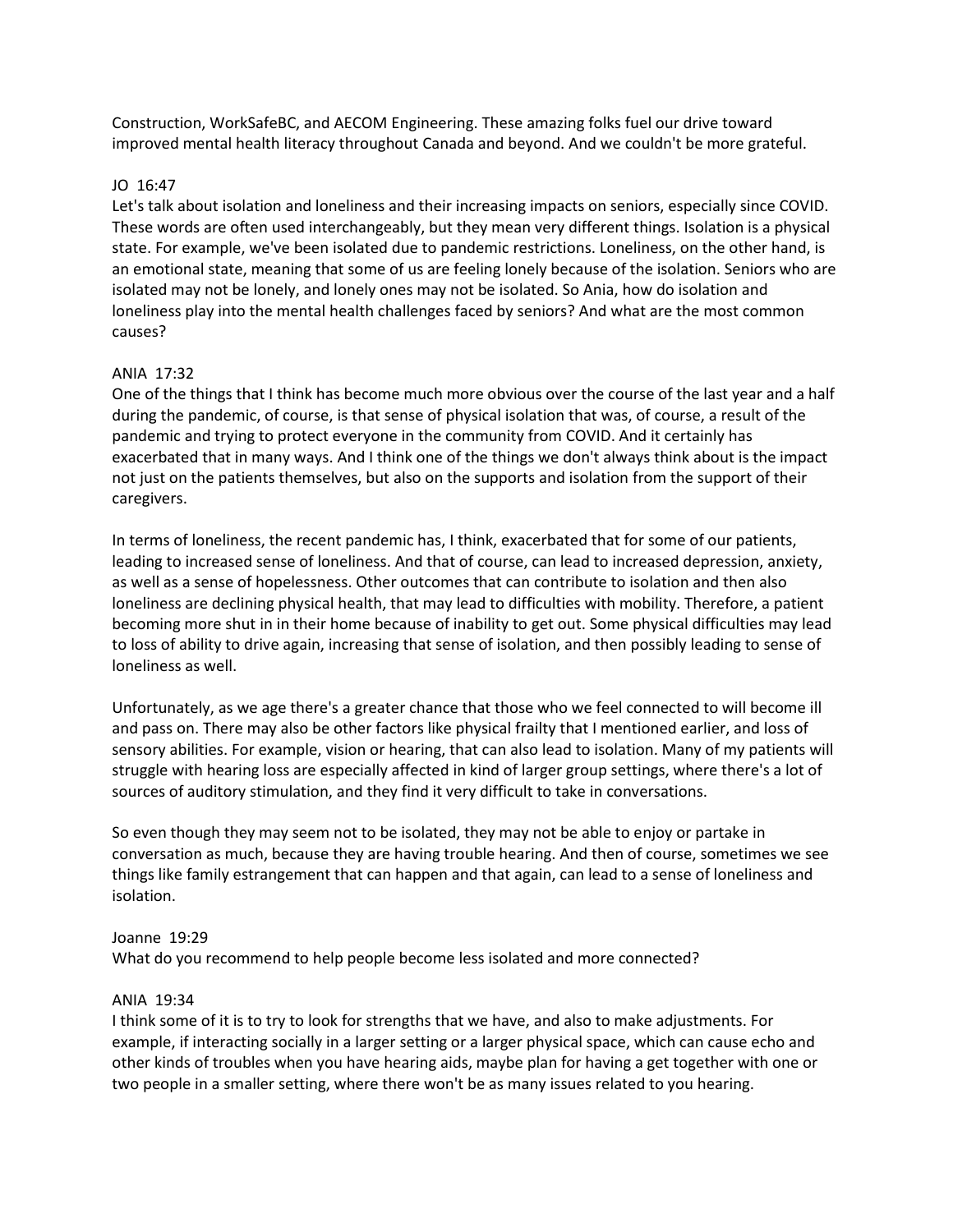Sometimes some of my patients and families, we discuss the idea of relocation. Some patients move, say to the Okanagan for the obvious benefits during retirement. But some of my patients, as they age and become frailer and develop more complex medical difficulties, find it difficult to be away from family. To some patients, I do encourage them to consider relocating to be closer to their support network. Sometimes living on your own can lead to a sense of that isolation. And then from that loneliness and consideration of alternative housing options like supportive housing, may also be a good idea that allows for increased socialization and interactions with others.

And sometimes it's just a matter of being brave and taking some risks and putting yourself out there to find others. There are a lot of different resources available. Senior centers are wonderful resources to connect with others. The Society for Learning and Retirement is also an amazing resource for seniors, that can provide a lot of stimulation and opportunities for social connections with like-minded seniors.

Joanne 21:04 Naomi, what are you seeing as you care for your Mom?

# NAOMI 21:08

I certainly believe that there has been an increase of loneliness, especially at the beginning of the pandemic when the doors were shuttered to all caregivers, and other forms of social engagement. I do think part of the issue in terms of long-term care is even the design of the physical space. For example, in my mom's home, there are three wings that are long hallways, with rooms adorning each side. And there's limited interaction, unless you're on that wing or going for mealtimes, which again has been changed in response to COVID. So for the majority of the day, other than a meal time, you would be spending alone in your room.

#### Joanne 21:55

Another circumstance that some seniors face is poverty. And the outcomes can be things like poor nutrition, inadequate housing, or lack of transportation, just to name a few. And these will certainly all impact seniors' mental health. Ania, can you tell us about the psychology of poverty?

#### ANIA 22:16

When we consider the impact of poverty on individuals, we can think of it in different ways. People can become more, sort of, ashamed of their circumstances, afraid to reach out for help, and focus on the basics and trying to get by from day-to-day. Poverty can then result in increased, kind of, physical as well as mental disorders, and can also decrease cognitive functioning just because of chronic stress.

#### Joanne 22:46

So how can we start turning this around?

#### ANIA 22:49

I think there are certainly increasing initiatives to look at decreasing poverty in our society in general. Seniors are certainly an affected group as well. Obviously, affordable housing is a big one, particularly in Canada, given the astronomical prices of housing. And that's not just for purchasing real estate, but also rental. For seniors who do not own their own properties, improving access to coverage for medications. Some medications are still out of pocket expenses that are not even covered by PharmaCare. And they can be extremely expensive. And some of my patients are not able to afford those medications, limiting the options for them.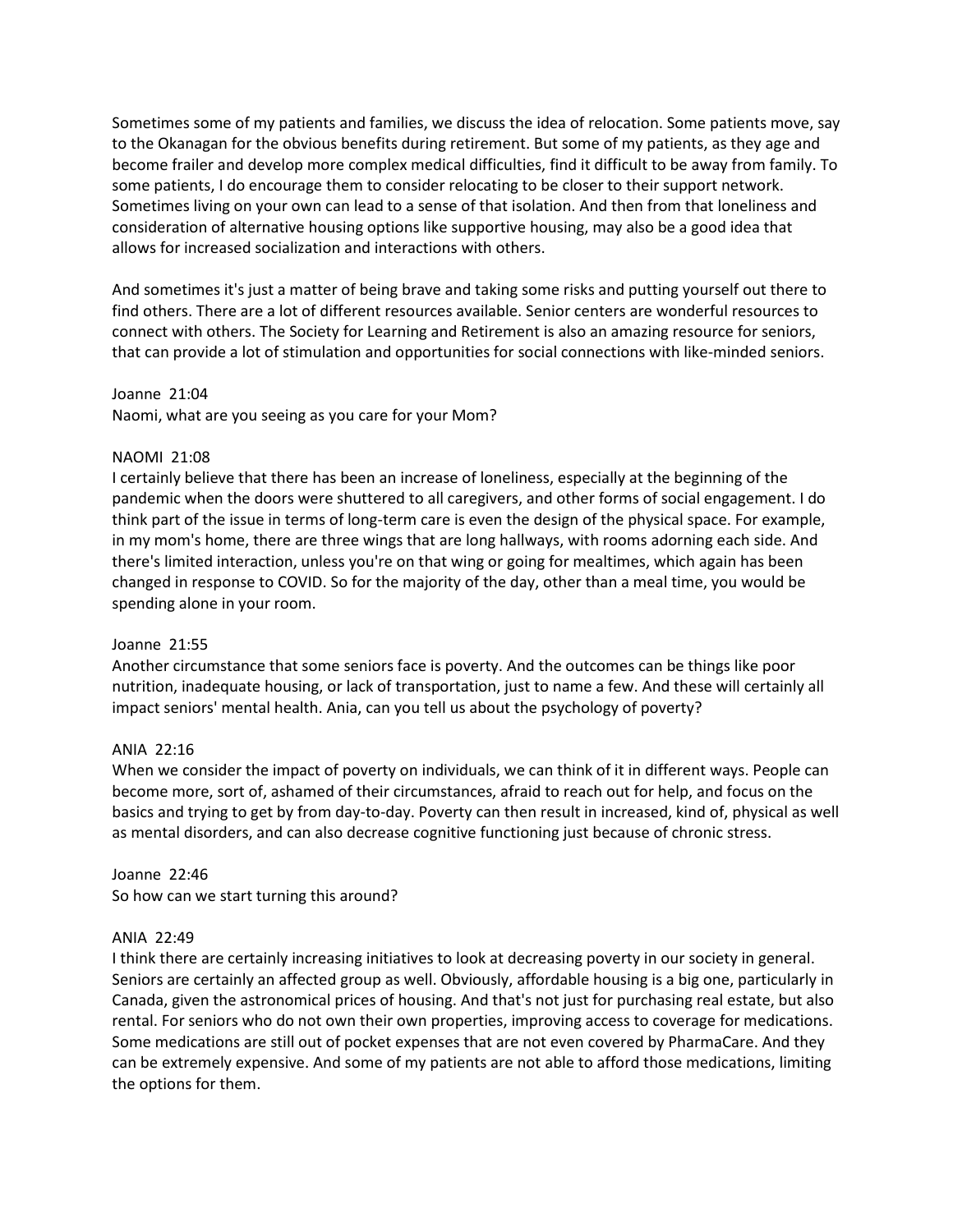There has obviously been a lot of discussion in Canada and other countries looking at the concept of minimum income, and whether or not that would be something that will be of benefit. There's obviously differing opinions on that whether it's something worth considering as well. And also the role of families and how they are involved in supporting seniors, in terms of helping them with some of their financial concerns, I think would also be important to consider.

# Joanne 23:52

Marjorie, what have you learned about the impact of poverty on seniors' mental health? And again, how can we turn this around?

# MARJORIE 24:00

There's quite an issue with so many people as their aging, and particularly if they don't have the security of a good financial portfolio. There's a lot of fear that revolves around that. But also seniors have a great sense of pride. And it does limit them, I think, in reaching out to gain the support that maybe even is available. They don't know where to go, they don't know where to look. The generation of my parents, that's very much there that they don't want to be a burden to anyone else, even in their family or on society. They're proud and they've worked hard.

# Joanne 24:41

Naomi, what have you learned about the impacts of poverty on mental health, both in your caregiving and advocacy work?

# NAOMI 24:49

So what I am seeing, a lot of it tends to be this catch-22, where poor mental health leads to lower income and then vice-versa, lower income results in poor mental health. So I believe when you're navigating this both from a caregiving side and advocating, you really do need a lot of resilience to navigate, because you are met with a lot of obstacles along the way. And that really takes a toll on you. And when you're already worried about putting food on the table, paying your rent, it's really hard to steel yourself to fight the good fight on a daily basis.

So, I'm seeing that people are just exhausted. They simply, especially from a caregiving perspective, as we had discussed that the supports that once were available to people, whether it's adult day support, or respite care, are not available in the same way. So the different areas that you may have had an opportunity to have a break or reprieve aren't really available. That compounds the stress to the point that you're often left just burnt out.

#### Joanne 25:59

Let's move on to the conditions of trauma and elder neglect and abuse. Ania, what kinds of trauma follow people into their senior years. And how did they effect those seniors' capacity to live full and rewarding lives.

#### ANIA 26:17

Trauma is obviously a complex issue. And it's generally kind of considered an emotional reaction to something that's quite distressing or stressful. And of course, those types of events can take place at any given point. Traumatic experiences can include exposure to combat or war. Of course natural disasters can also be very traumatizing. Accidents, be it a motor vehicle accident, or as seniors age, unfortunately, there is a high risk for falling.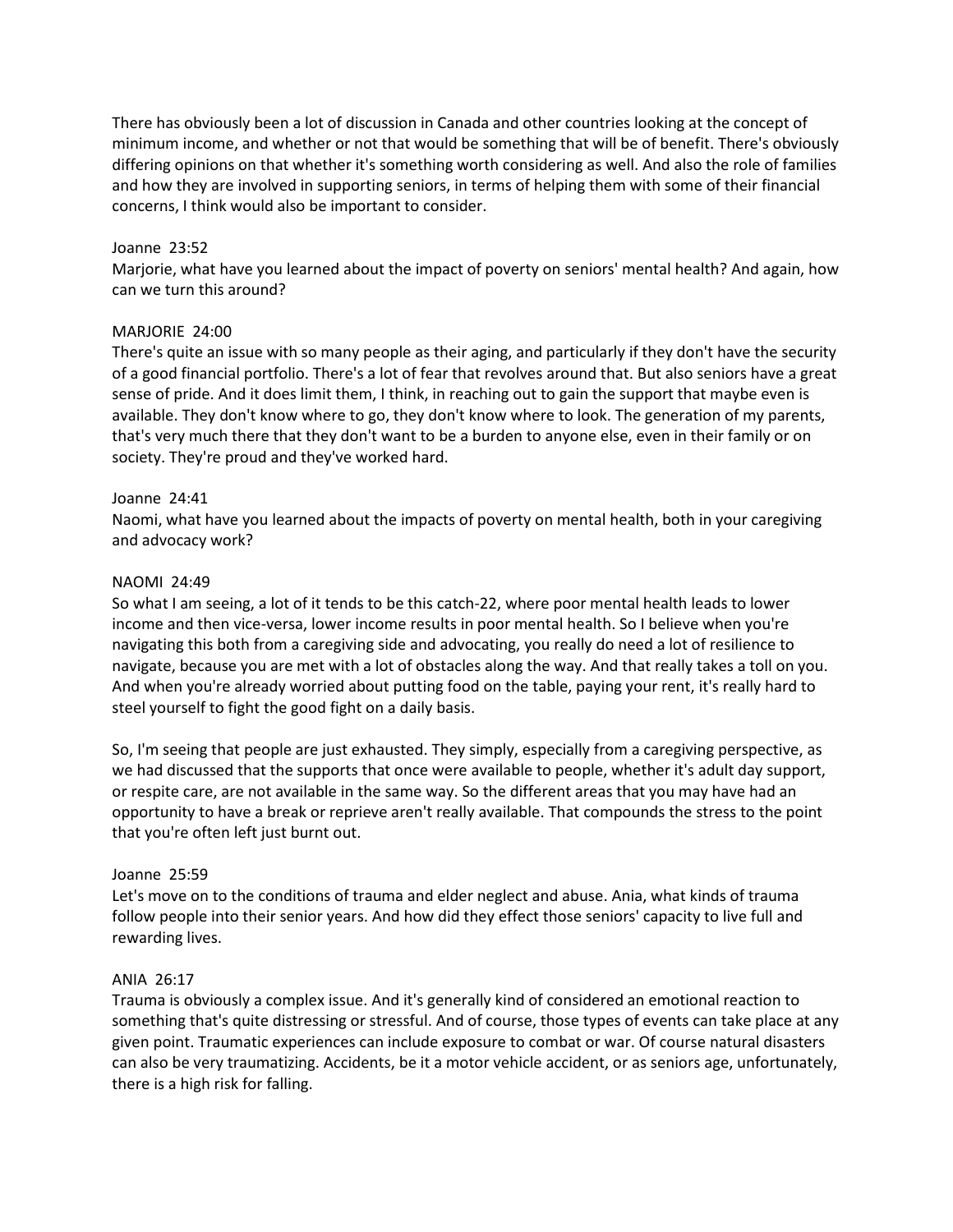There are also experiences that can happen in terms of abuse, that includes both physical, emotional, and sexual abuse. And those experiences can take place in adulthood, but also in childhood. And of course, that can lead to some difficulties later on. Various studies that look at the experience of trauma and seniors will estimate that between 70 to 90% of seniors have experienced trauma in their lives, which is obviously not surprising given the average age of a senior in Canada.

Now, in terms of looking at how trauma can impact a senior, I think a lot of it depends on how that trauma is experienced and processed over time. The way we experience trauma is sort of, I guess, in a way filtered through our sort of life experience, our personality, and also the circumstances. So for example, if we experienced something traumatizing, but we have tremendous support from family or friends, our reaction to it may be a bit more muted, versus if you are not supported or isolated, and may be much more difficult to cope with the trauma. But there's also, of course, concerns about delayed reactions and also chronic post traumatic stress disorder, which we will see in seniors as well.

# JO 27:15

What kinds of successes do you see in the treatment of seniors with trauma related mental health challenges?

# ANIA 28:07

Some of it actually starts off with maybe even looking at prevention, particularly when you look at seniors who are at risk for falling. So, looking at prevention to try to diminish the risk of trauma, being more in tune with what may be happening for them at home in terms of monitoring for any concerns related to abuse or neglect. Another thing that can happen in terms of prevention is even staying in hospital can be traumatizing, particularly for patients who are in the ICU. So looking at strategies in the ICU to decrease the experience of trauma in that environment. So prevention is one piece.

And then of course, if a traumatic experience happens, counseling can be quite effective. And that can include more supportive grief counseling, cognitive behavioral therapy, and other modalities of counseling. Some seniors do better with one-on-one counseling related to their trauma, and others will benefit from either group therapy or a support group. That sense of connection with other people who may have experienced trauma or similar traumatic experiences, can be really empowering and also normalizing for patients.

And sometimes we do need to resort to medications. Patients who have severe post traumatic stress disorder can be quite affected by it, and post traumatic stress disorder can be associated with other psychiatric illnesses such as depression. So sometimes medications are also an important tool that can improve the quality of life for a patient who has a history of trauma.

#### Joanne 29:32

Naomi, what have you learned in your caregiving and advocacy work about how to respond if you think a senior is being neglected or abused?

# NAOMI 29:42

If you are aware that a senior is being neglected or abused, you should seek out provincial or territorial resources on elder abuse. They will depend on the location, but really reporting what you're seeing. If it's a staff member, reporting that to a higher level, or if it's a family member, any means that you can just bring it to someone's attention is a first step. And if you're not comfortable doing that within a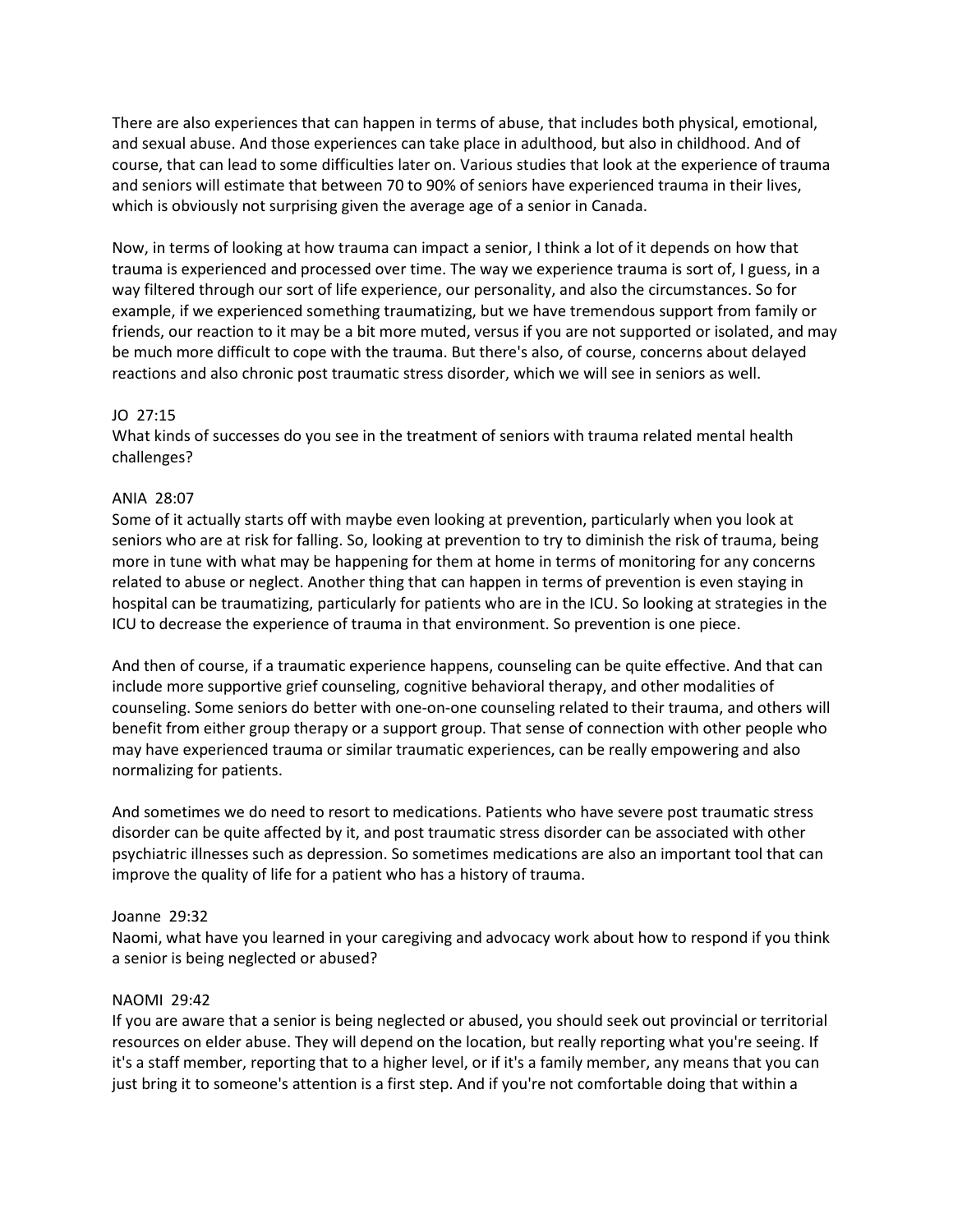home setting, then seeking out government bodies to help support or guide, I think, would be the best first approach.

#### Joanne 30:15

Next, I want to talk about the mindset us seniors have, the choices we make, and the behaviors we adopt that can help us live long, fulfilling lives. Now, bear with me, I'm thinking there might be an aging spectrum here. On the one end, could be people who embrace the aging process and choose to be responsible for aging, while on the other end, there could be those who resent aging and resist change. What's likely for most of us is that we inhabit the middle ground between positive and negative circumstances, attitudes, and behaviors. So honestly, does that make any sense? Ania?

#### ANIA 30:59

Definitely, I think the way you have summarized it focuses on not just some of the responsibilities you mentioned, but the sense that it is an individual experience. So the mindset is very much a personal experience that can be shaped by the person's individual personality, but also their life experiences and sense of support from their community or families. It also I think, comes from a sense of purpose, and acceptance of changes. So I think if we look at all these factors, certainly we have to consider every individual in terms of their own life experiences, and their approach to how they want to lead their lives.

And yes, I agree, I think we all need to take personal responsibility for our health and well-being. We talked in the earlier podcast about factors that can increase our risk of having various medical or psychiatric conditions later on in life. That may be, for example, smoking or dietary choices. So those are some of the things that we need to think about when we want to think about responsibility for aging well, is that sense we are looking at prevention as well. That's a complex decision for sure.

JO 32:08 Marjorie?

#### MARJORIE 32:09

I work a lot with people around change in many different capacities during workshops and webinars. Because I find that as so many people as they're getting older, they are afraid to step out of their comfort zone. And it's not that they're particularly happy in their comfort zone. But I do feel that as we're getting older, sometimes we lose a bit of sense of courage to move into the unknown. And I really do feel we need to support each other with that. And I'd see the benefit of doing that within some of these wisdom workshops that I've done for the last five or six years.

And there's such a broad spectrum of why do people resist change. But if you help educate them, change has a lot to do with how we have dealt with losses and grief in our life, and Ania spoke of trauma. And of course, many people have had trauma in their lives that they haven't yet healed. And so coming together and sharing that vulnerability of perhaps exploring why people resist change, and bringing some of these components forward around loss around that, it's okay to make mistakes, and to embrace imperfection.

Because I think older people somehow thinks, well, I should know how to do that, or I should be able to handle that. They're a little bit more afraid of looking foolish. And so when we just bring that out on the table and talk about it, and then people hear other people sharing that they feel that way, I think it helps people to move forward with a greater awareness of how to go about change.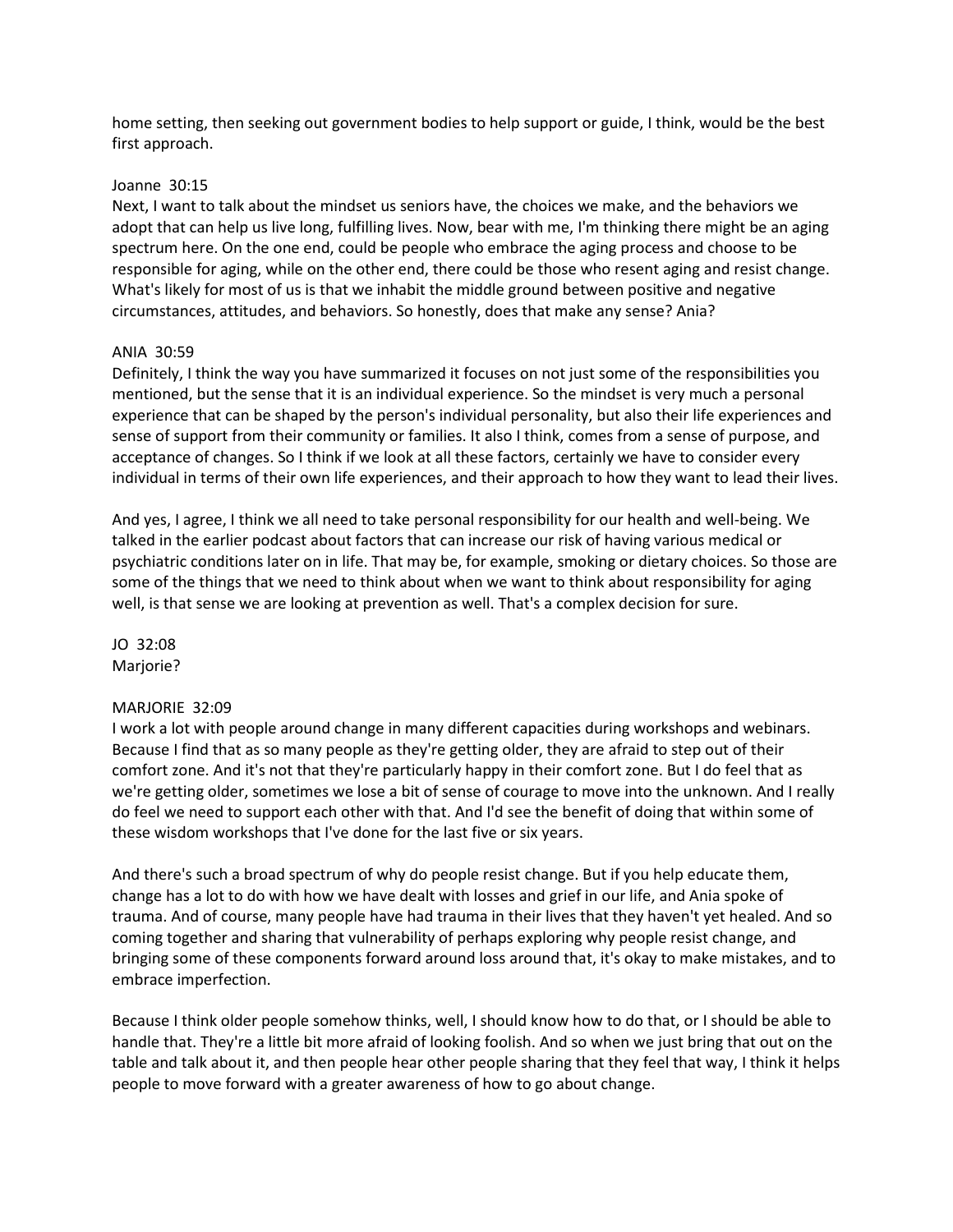#### Joanne 33:55

Naomi, what are your thoughts on what I call the aging spectrum?

## NAOMI 34:00

I think that makes a lot of sense. I do find aging well takes concerted effort. And sometimes people might not be ready to put that effort forward, or like you pointed out, resistance to change, which I think is quite interesting considering the age-old adage, there's only one constant in life and that's change. I believe inhabiting that middle ground really is the key to aging with grace, as no extreme really works.

I'm not there in that older adults state at the moment, but I can imagine that it would be difficult when you physically cannot do the things that maybe you once did. But accepting that things change and finding maybe new activities, new hobbies really will allow you to discover things about yourself and learn new skills that you didn't even know you had. I think living life to the fullest in whatever ability you are at like physically, cognitively really will ease potential burdens.

And again, to speak to what we were talking about that stress and poverty, the more you focus on the aging side of things, the more it will stress you out. And that's going to cause some other unintended consequences. I really do believe embracing what's happening in your life is the best step forward.

# Joanne 35:26

So let's see how this might play out in real life. We talked earlier about isolation and the huge role it plays in defining seniors' mental health, and therefore their life expectations and experiences. What if isolation and/or loneliness were choices for some seniors? And what if they chose human connection instead? Ania?

#### ANIA 35:53

I think it is important to recognize that we're all very different in terms of our personalities. Folks who are more introverted will tend to feel a little bit more comfortable in a world that's a bit smaller and has less going on. So I think there may be an element of choice, for some people to be maybe perceived as being more isolated or more separated. And yet, it is something that they feel quite content with.

So I think that will be something that is important to keep in mind that we can't expect everyone to fit into the same expected behavior. We need to ask, is this something that you're content with? Is it something that makes you happy? But I think if there is an element of choice, we also sometimes need to accept that some people just feel more content.

When I see that sometimes play out in my offices, where I have a senior who is more introverted, who actually does like staying at home all day and reading a book, and maybe their family member would like to see their mother or father be a little bit more active or socialize more. And it can actually lead to some degree of conflict between the caregiver and my patient where the patient is trying to say, I'm actually happy living like this. And the families sometimes struggle with accepting that.

So I think we do need to consider those personal preferences. But if there is that desire for increased connection, then I think we need to look at options for people, and as I said, we've discussed those already.

Joanne 37:19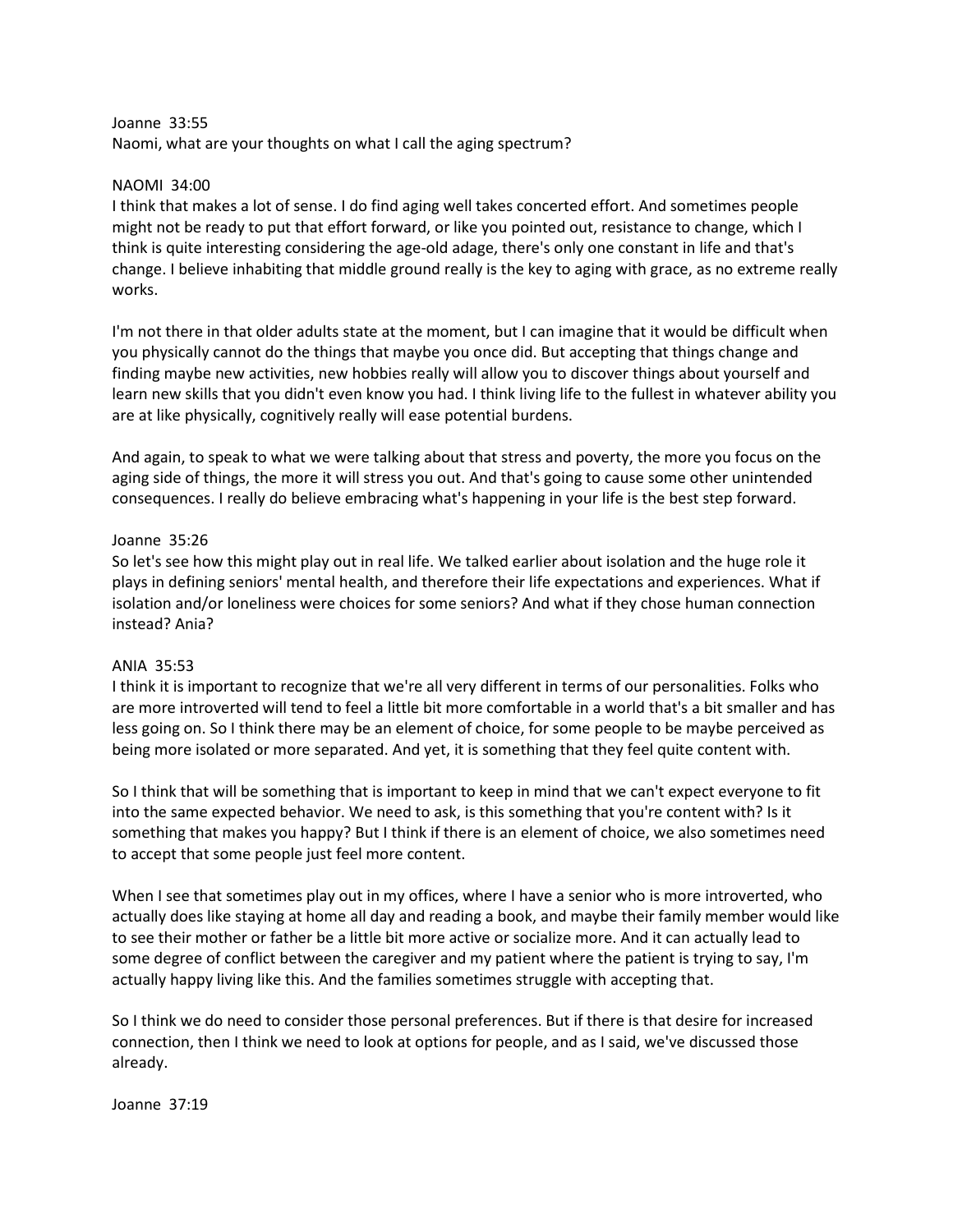# Naomi?

## NAOMI 37:20

In my caregiving scenario, I think in the beginning, I really tried to get my Mom to do the things that I thought she might want to do or would like to do, or that I wanted her to do. And like Ania said, some people would rather just read a book, and she is one of those people. Over time, I have learned to just cultivate that. If that's what she enjoys doing, then I want to do it.

But to harness that connection, as well as respecting what somebody enjoys spending their time doing, I brought forward the idea to the long-term care home. What about a book club, or coming up with some creative ways so that you're still cultivating that hobby, but also bringing in an engagement piece as well? And I think the pandemic, one positive thing that has come out of that is that we're really getting creative about connecting, whether it's Zoom, or telemedicine, or these different ways that weren't available to us or we weren't exploring, suddenly seems more possible.

One thing I have also learned is that sometimes it doesn't even take words to have that kind of human connection. I know sometimes when I'll visit my mom, she'll be in a mood that day, and she's not really up for talking, and she doesn't want to listen to me rattle on about whatever else I'd be asking or talking to her about. So sometimes I just sit there with her and hold her hand. And there are no words, and that can speak volumes. So I think really living to what the other person that you're caring for, if that is the situation, and cultivating things that they enjoy will make both of you the most fulfilled, has the most possibility of success.

JO 39:14 And Marjorie.

# MARJORIE 39:15

Music is a wonderful thing to use. And there's a wonderful documentary on Netflix, if anybody wants to watch it, called Alive Inside. And it's all about the aspect of music and that we retain the memories and the joy of music that we heard between 14 and 21. And you can find that if you play some songs for that person that maybe is disconnected from that time period, this look, they suddenly open their eyes and they begin to just open into their emotions again, and a beautiful, beautiful connection is formed that way.

#### NAOMI 39:55

I have also seen that film and it is so touching. And I've seen it in my Mom's home as well, that people that don't really speak, almost mute to some extent, you put them in front of a piano, and then suddenly they're playing Beethoven. Or somebody comes in and plays some music, and they're singing along, and otherwise they're not conversing, they're not making those kinds of eye contact. So I agree, coming up with some different approaches can make a world of difference.

#### Joanne 40:24

The next contrast we'll examine is one between resignation and resilience, which are both frames of mind. I know that many seniors experience challenges beyond their control and prevent them from living full lives. But I also know from experience that some of us give in to the challenges of aging. Marjorie, I know you embrace an approach called conscious eldering. Tell us about that, and how it can help build resilience.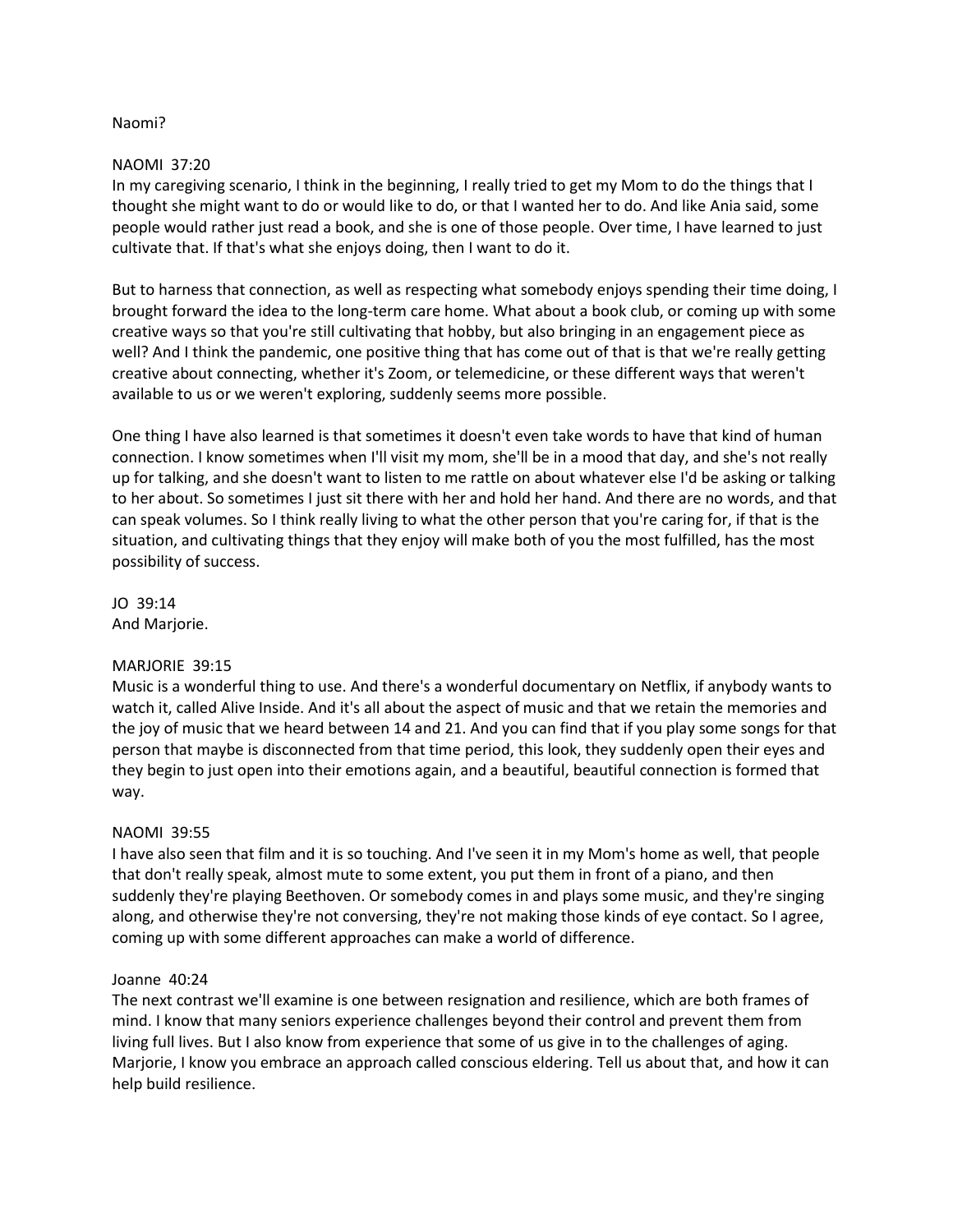## MARJORIE 40:54

I really came to myself when I just had turned 60. And I felt, boy, how am I going to approach this next chapter of my life? One great book is by Richard Lewis. And he talks about the stages where we have to really look at our past. And it's a letting go, that this is where we are at, this is the stage. And what have all those experiences come together to make us who we are, and that we may have had difficulties, we may have made mistakes, but it's an accepting process, and sometimes not a process of forgiveness, as well.

And then it is about adapting to the stage of life. And that yes, physical challenges do happen. We are facing a death at the end of this stage of our life, and what are our fears about that, and exploring that? It's also called gerotranscendence. And it's really where we are looking at perhaps our tendency to resist change as well. Because this time of life is really about wanting to have an experience of more grace in our lives. And I define grace as being aware that everything that happens to us sometimes does happen for a reason, and that the spiritual component of it is that we are taking care of.

And so it speaks a bit to developing trust, in even a bigger way as we're coming through this stage of our life, and allowing ourselves to let go of what was and be fully present with where we're at, as we go on each step of our journey. And it's very, very powerful in bringing, I think, a different awareness of what are the golden aspects of this time of life, which often do include all of these challenges that we've never faced before. And it takes a change in your mindset, I think, to form this type of acceptance. And also a trust that there is something bigger that is there, supporting us as we come through this stage of our journey is very, very valuable to look at.

And I think it makes us feel where we can also find new passions and new ways of expressing who we truly are, that might have gotten buried over the second half of our life and gives us this chance to explore some of those aspects of ourselves. And that don't come out in whatever way feels right for each individual person.

#### Joanne 43:34

Naomi, can you help us understand aging in place, and the infrastructure we need to help seniors stay resilient? I know this is important to you.

# NAOMI 43:45

There are different definitions of aging in place. But basically what it is, is meaning that you have access to services, and health, and social supports. You need to live safely and independently, whether in your home or your community for as long as you wish, or are able in terms of physical infrastructure. Aging in place would accommodate the different levels of aging. So in a physical space, there'll be a section for independent living, then maybe some supported living, long-term care, and then palliative care. And that would be all in one place so that you could graduate to the different levels without having to have so much disruption of moving to a new location, which I have seen firsthand can cause some regression cognitively, when they have to make that kind of move.

Just from my experience with my Mom, and as I previously spoke about, part of the actual design of the homes at the moment, really don't foster the ability to age in place. Just to give you an example, my mom was about 53, 54 when she entered the home, and a lot of the people that were there were either palliative or in their later stages. So kind of placing her in an area where she's not with other people in a similar condition, I think can cause decline. And I had seen that as well.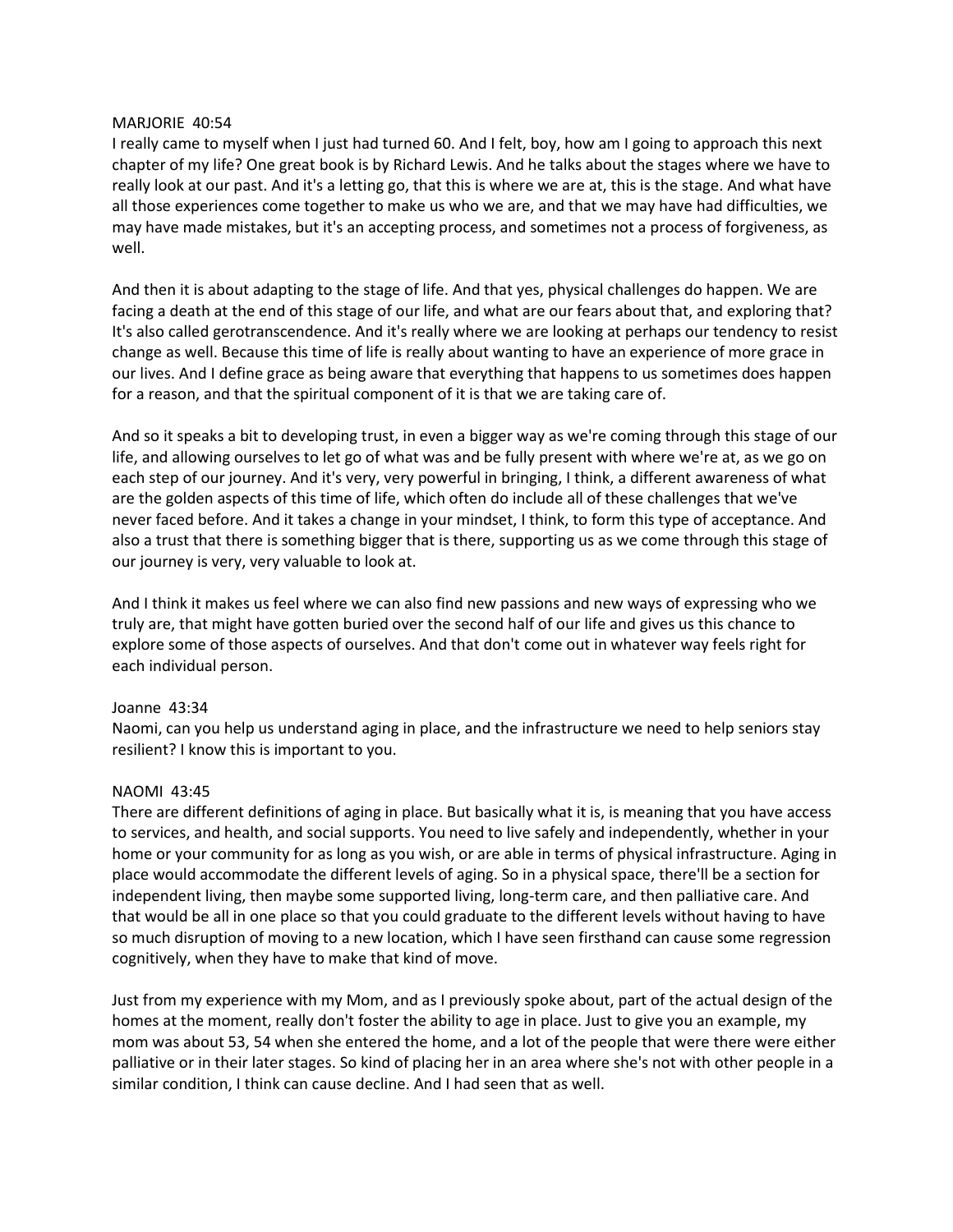So I really believe looking at infrastructure when it comes to residential care is so important. And there's a lot of countries that are ahead of us, including the Netherlands. There's a home called the Hogawick. This is basically the leading model for aging. And that is a dementia village specifically, but just really allowing the space for people to live their best life in whatever stage they're at in their journey.

## Joanne 45:47

Ania, from your professional perspective, what does resilience look like for seniors?

# ANIA 45:53

Resilience is probably one of the most important factors that I consider when I see my patients and consider treatment options. And resilience, I guess, in a brief way could be summarized as an innate ability to adapt to either change, and/or stressful situations. It is something that offers a sense of perspective, and also an opportunity for growth. And that's definitely something that I try to tap into when I do talk to my patients.

Some of them may have lost that sense of resilience or have a hard time accessing it. So some of our conversations were really focused on looking at previous life experiences when they were able to deal with situations that were quite difficult. And sort of we talked about how they were able to get through it, what helped them, and try to apply some of those strategies to their current circumstances. So it's definitely something that is quite important in terms of the work that I do with my patients.

# Joanne 46:55

Knowing that some seniors can make choices, what is one vital step they can take to move from resignation to resilience?

# ANIA 47:04

When I think of resilience and making those choices, resilience is actually something that can be learned or developed if one applies themselves. So even folks who may perceive themselves over the course of their life as maybe less resilient, can be encouraged through ongoing support to become more resilient. That resilience can also be fostered by a sense of close relationships. And we've talked about that quite a bit during our podcast today and also the last time. It can also be improved by a sense of physical and mental well-being.

And I think the other thing that I look at also is a sense of purpose, because I think having a sense of purpose allows someone to feel more confident. And we talked about loss of confidence and how that can impact seniors as well. And then I think the last thing I would mention in terms of making choices and looking at resilience is also that there will be some changes that are inevitable, and that's part of our good outlook. And accepting those changes is also important in terms of our well-being, because if we dwell on the changes that are inevitable, we kind of get stuck and we can't move forward and look into the future.

JO 48:09 Marjorie.

# MARJORIE 48:10

Well, I was just reading Brene Brown, of course, has written many books and studied resilience. And she had a quote that says, "Joy collected over time fuels resilience, ensuring we'll have reservoirs of emotional strength when hard things do happen." And so sometimes people that have become resigned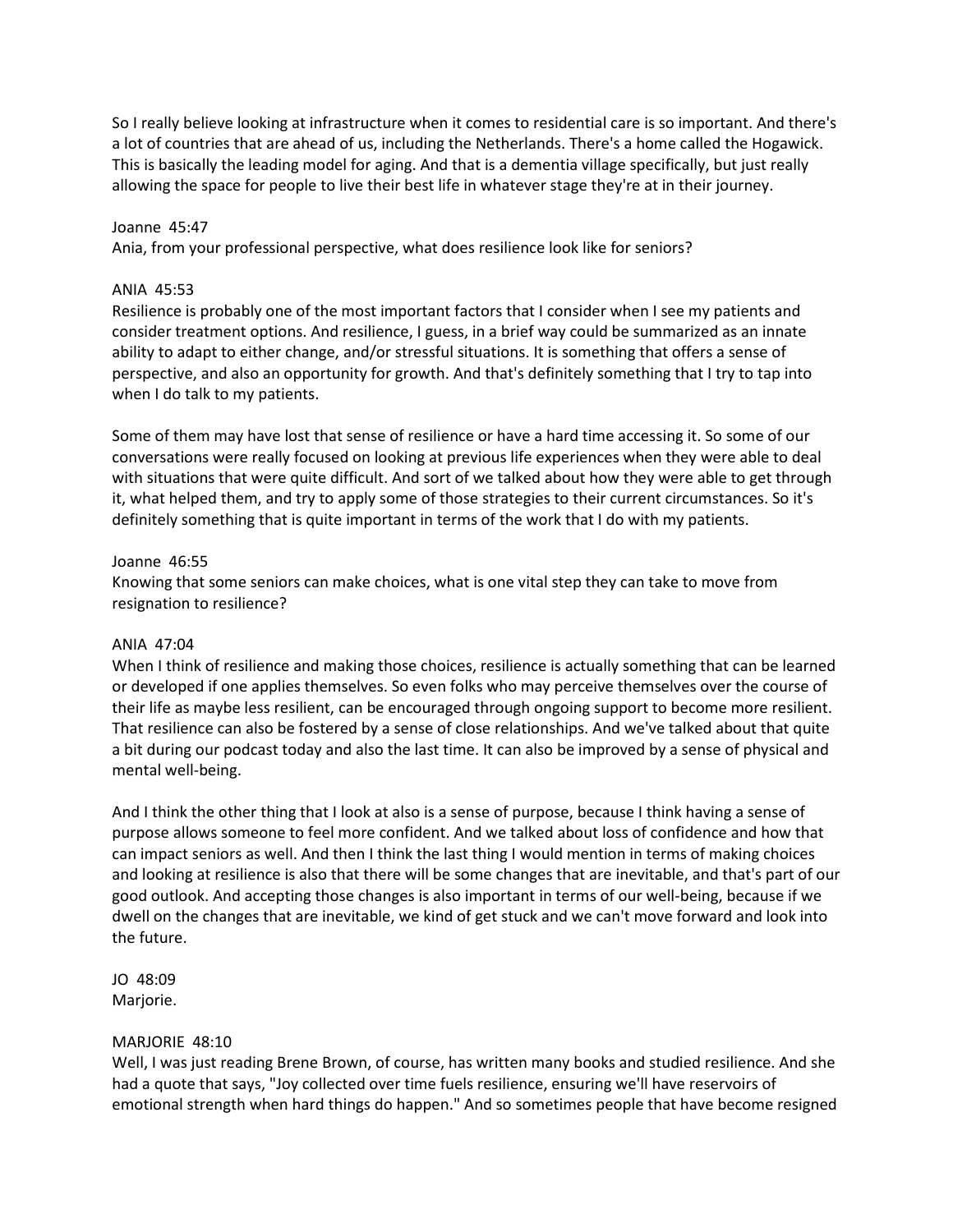and sort of stuck, they're not feeling a lot of joy. They're not looking for, or exploring inside themselves. What does bring me joy? And sometimes we, I think, have to sit with that for a while and have some enquiry of ourselves. Do I want more joy in my life? Because you can't make people do things. They have to have some desire within them to have more joy or to extend themselves again, out to people.

Just what Naomi was saying about giving, I think that's an important part. Whenever I feel stuck, I think okay, I need to go and give somewhere because it moves me out of that space. But people have to have desire to move from resignation to resilience. I've watched both my sister and her husband have gone through enormous challenges. And I remember when he had a massive stroke at the age of 61. And it is through love, it was the love that was all around him with his family that fueled that desire for him to say, and his mantra was what Churchill said was, if it's to be it's up to me.

# Joanne 49:44

Let's now look at invisibility versus legacy, which I must admit interests me now that I'm a young senior. So Marjorie, can you tell us what you think are seniors ongoing contributions?

# MARJORIE 49:57

A lot of people as their ageing feel like they are a burden. And so how do we help them to engage. And I think the intergenerational component is so important, because I've just turned 70 and I do find that people in their 30s do recognise the wisdom that I have gained over all the experiences that I've gone through in my life. I think it takes some courage to feel that, gee, my ideas are of value, I do have wisdom. And so that's an inward place that we each have to come as we're getting older, to let go of even what society perhaps feels in some ways about aging.

For us as boomers, as we're moving into this time of our life, it's to discover what do I have to express? Where can I express that and how? And that does maybe take an engagement in a certain way that not everybody wants to do, but many of us do. Many of us do want to still be contributing. And so it takes a confidence to not listen to what other people may be telling you, "Oh, you shouldn't start that business. Or you shouldn't go and do that. What are you doing that for?" If it feels right for you, then find the courage to do it. That's where I think we're going to have healthier aging lives without as much chronic disease. And we're going to have more joyful aging lives even amid very difficult challenges that do come.

#### ANIA 51:41

I would think of it as sort of a gradual process and trying to help them gain a sense of perspective, and a sense of pride in what it is that they have accomplished. I think it also helps to involve family members to try to help the patient gain that sense of perspective. So they do feel more valued and more appreciated, rather than invisible. And also consider some of the cultural differences that may impact the perception of a legacy. Because of course, there will be some cultural differences in terms of how contributions, either past or present, of seniors are perceived by their families or their communities.

# Joanne 52:23

Naomi, does your Mom or did she ever talk about her legacy and how it would be affected because of her illness?

#### NAOMI 52:31

We didn't have an opportunity to have those conversations.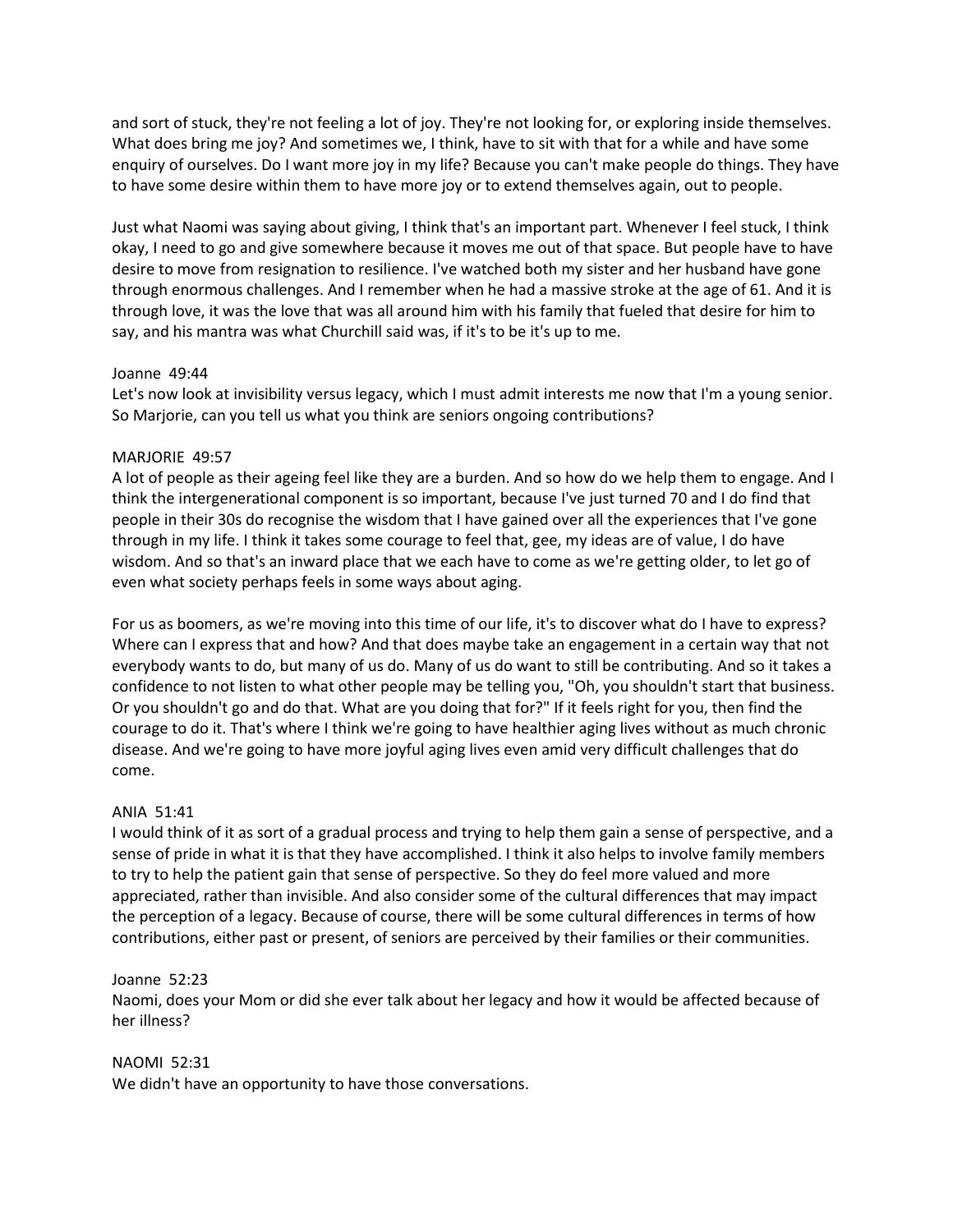#### Joanne 52:35

Does that make you think about your own legacy?

## NAOMI 52:38

Absolutely. Her dementia diagnosis, and it's inevitable conclusion has made me more cognizant of what time I have and how precious time is. And I know that I really want to leave my stamp or something that can live on beyond me, especially considering what I have facing me as a child of somebody living with early onset. There is a 50/50 likelihood that you would potentially be diagnosed with the disease, plus as a woman that Alzheimer's disease is often more prevalent. That's kind of ever present in my life. So if that is where life goes, I really want to in the time that I have now try to make a change that outlives me.

# Joanne 53:26

Before we touch on the mental health care system. I'd like to talk about the role of spirituality in seniors' mental health. Ania, are you aware of any research that demonstrates a link between senior spiritual beliefs and their mental wellness?

# ANIA 53:42

There is research that does reveal that there is a correlation between a heightened sense of spiritual connection and a sense of psychological well-being, for example, a sense of comfort, of peace, and more hopeful view of the world.

Joanne 54:00 And do you see this in your patients?

## ANIA 54:03

Yes, it's sort of interesting because we think of spirituality particularly in the context of maybe more religious spirituality, as something that is generally beneficial. But surprisingly, there are circumstances where religious beliefs especially can present some challenges. For example, my patients who suffer from more severe depression, sometimes will have a greater sense of guilt or failing God, that can actually exacerbate their depression.

Having said this, one of the protective factors that we see when it comes to suicide is a sense of faith and connection, spiritual connection, and quite often when I asked my patients who do feel like life is not worth living, or they have thoughts of suicide, and yet they are not acting on them. One of the more common answers I get is it's the faith that keeps them going.

# Joanne 54:57

Lastly, I'd like to touch on seniors' mental healthcare in our overall health care system? Can each of you share briefly what you think are the greatest challenges that seniors face within those systems? Ania.

# ANIA 55:13

That could be probably a podcast of its own. What I would like to see the most and I struggle with the most is the recognition or early detection of mental illness. Sometimes we end up meeting with patients where they've had symptoms for quite a long time. And one cannot help but wonder what if we had recognized it earlier? What if we had treated it earlier? Would it have led to that same degree of disability, loss of quality of life, or a burden on the caregivers?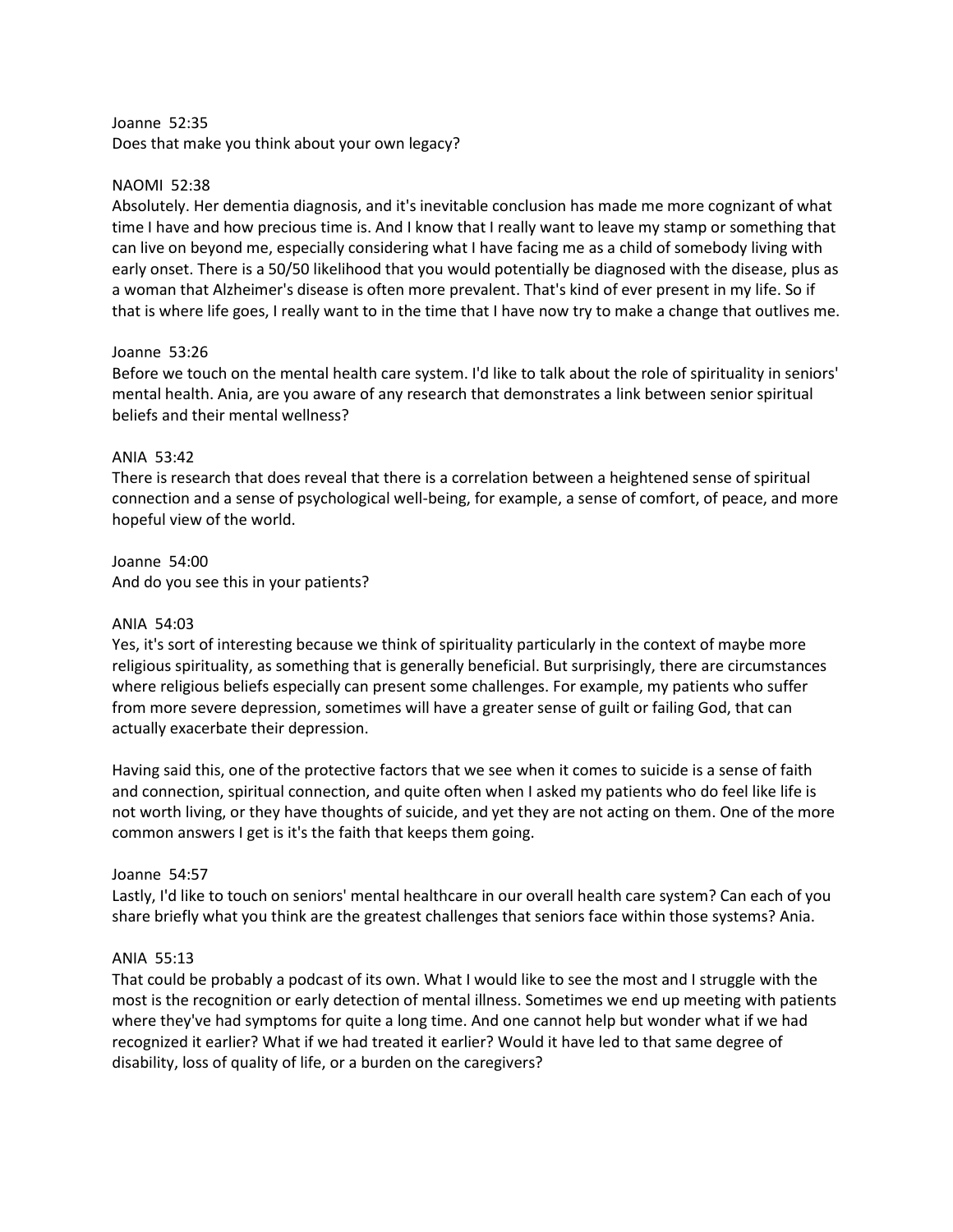But I think in general, what the system will require to improve upon is a more continuous and more integrated system of care, including our acute care system and also our community. For example, we now have a Minister for Mental Health and Addictions, which I'm hoping is a sign that there is going to be greater importance paid to the treatment of mental illness amongst our community, including our seniors. But again, I think that early recognition, prevention, and also developing a more cohesive, more seamless system would be essential.

JO 56:20 Marjorie.

# MARJORIE 56:20

A more family centered approach, if that's possible, so that everyone within the family is understanding what are the components of that mental health issue. And how can they deal with it themselves? And also, how can they support that person? I think that's an education component and an inclusiveness that perhaps needs to improve. And especially as far as seniors in the older senior population, the accessibility and availability has to change somewhat, because so many of them aren't that comfortable with computers.

JO 56:21 Naomi.

# MARJORIE 56:21

Access to services in a timely manner, super important. Just to give you an example, we were looking for support for my Mom at the beginning of the journey. So we reached out to our GP, who had recommended or referred her to a neurologist, but it was over a year to get an appointment. And like Ania said, there could be a decline. And you wonder what could have happened if they had that timely response.

#### NAOMI 57:27

Trying to get a dementia diagnosis, very, very difficult. There's not one test that you can get, it's a battery of tests, and the services are often siloed. And they don't always talk to each other. So as the caregiver or the person trying to get the best care for their loved one, we're really left trying to navigate all these systems that don't always make sense and are at times in contravention with one another. I would love a coordinated clear pathway of how to navigate the system, because I find that that is a lot of my time is spent just doing that.

#### Joanne 58:08

For our listeners who are interested in more information about needed change to our seniors' mental health care system, you can find the Mental Health Commission of Canada's 2019 Guidelines for Comprehensive Mental Health Services. For older adults in Canada, you can visit the Commission's website at mentalhealthcommission.ca.

We're on the homestretch now, and I can't believe how much ground we've covered. As a senior with mental health challenges, I thank you all from the bottom of my heart for sharing such great stories and helpful information. So let's bring this all to a finer point. Ania, if you could share the most important thing you've learned about seniors' mental health with other medical professionals, what would that be?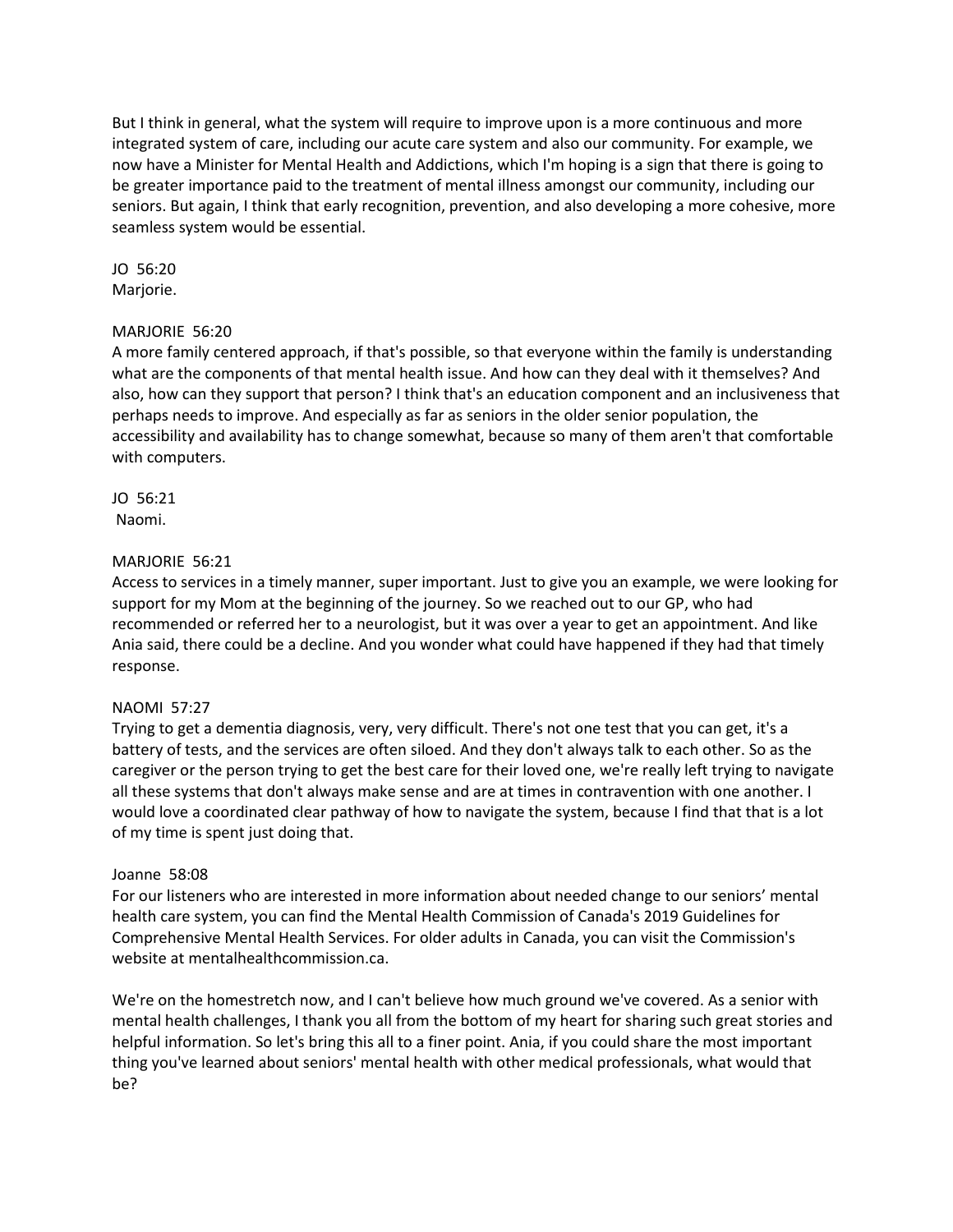## ANIA 59:06

I would look at hopefulness as the most important thing that I have learned. Basically, it's that sense that there is hope that there is possibility for improvement. And that we should always strive towards the goal of improving not only that sense of well-being but also quality of life, and the well-being of the caregivers. Because often, the sense of improvement is tied into the relationship between the patient and the caregiver. So I think hope is the most important thing I have learned.

# Joanne 59:38

Ania, thanks so much for sharing your incredible insights. It's been a pleasure getting to know you and your work, and I'm really so grateful for people like you who use your talents and passions to serve a demographic that's often overwhelmed and overlooked.

# ANIA 59:56

Thank you again Jo, for taking on this really important topic.

# Joanne 1:00:00

Marjorie, if you could say one thing to seniors about the opportunities available to them at this time of life, what would that be?

#### MARJORIE 1:00:09

I'm a lifelong learner. And I know many people say that to me that that's what they want to do as well. And that I think creates a sense of hope that this stage of life is wonderful in so many ways.

#### Joanne 1:00:23

Thanks for joining us, Marjorie. Your broad understanding of the issues has helped us build a robust argument for improving seniors' mental health care. And I wish you loads of love and fulfillment in your golden years.

#### MARJORIE 1:00:37

Thank you. I'm really trying to take that saying, 'the golden years' and really find where there are those nuggets of gold, even despite challenges that we go through and the resilience that we're cultivating as well.

#### JO 1:00:50

And Naomi, what do you envision for the future of caregiving for seniors with mental health challenges?

#### NAOMI 1:00:57

What I envision is really having somebody to accompany you through this journey of caregiving, that understands how to navigate these different health care systems and will help guide you along a defined path. I also see for the future of caregiving, increased access to respite care and at home care, and of course, an outlet for advocacy to make these systemic changes.

## Joanne 1:01:24

Naomi, your devotion to caregiving in general and your mother's care in particular, is truly inspiring. On your Discuss Dementia website, you asked the question, who will speak if I don't. I suggest that because you speak, many will listen, and positive change will follow. So keep up the great work.

So that's a wrap for Part 2 of this podcast on seniors' mental health. So much great information.